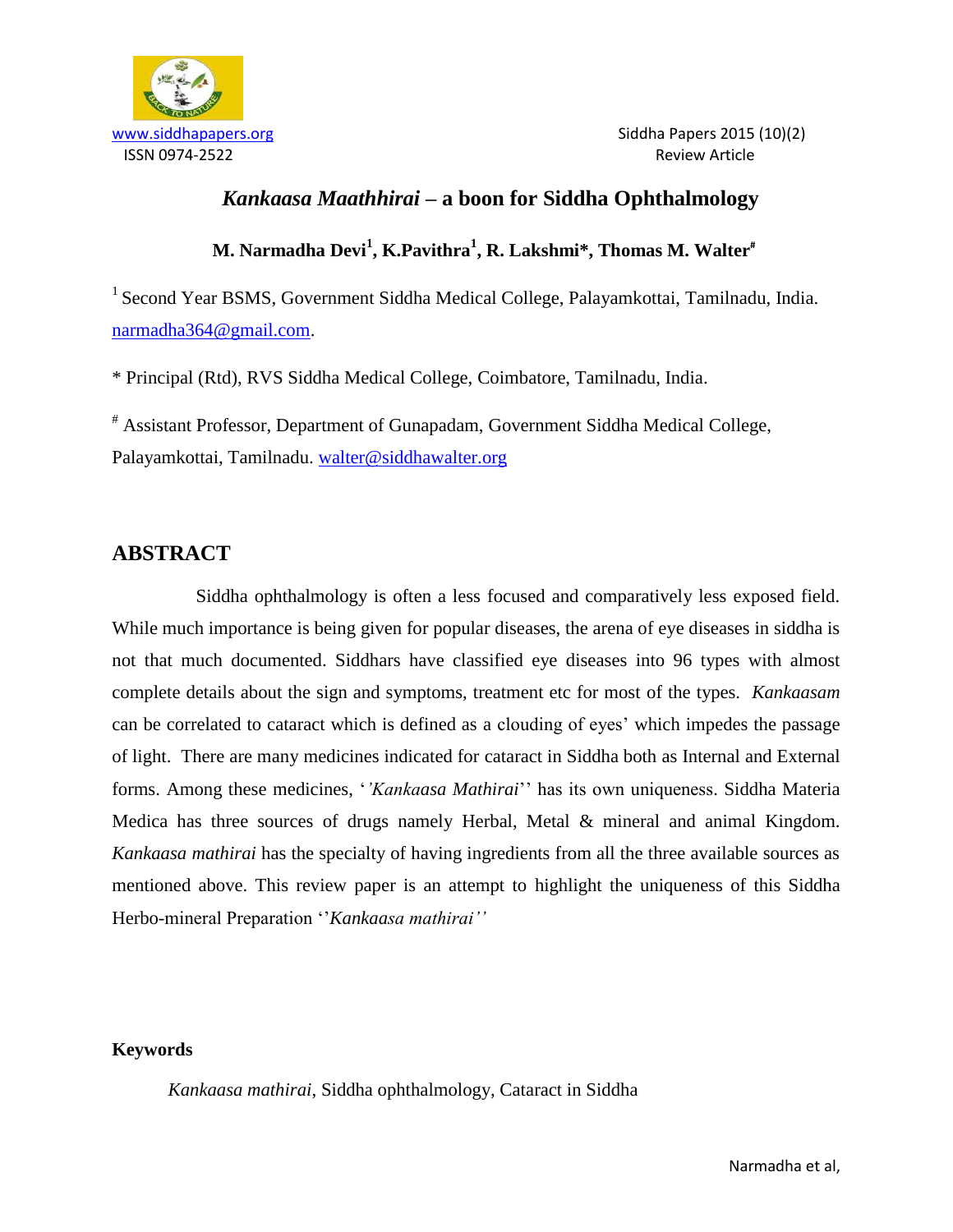#### **INTRODUCTION**

According to World Health Organization (WHO), cataract is responsible for 51% of world blindness, which represents about 20 million people (2010). Although cataracts can be surgically removed, in many countries barriers exist that prevent patients to access surgery. Cataract remains the leading cause of blindness. As people in the world live longer, the number of people with cataract is anticipated to grow. Cataract is also an important cause of low vision in both developed and developing countries.

Siddha Medicine is an ancient medicine in the world. Siddhars brings down 4448 types of diseases under the category of general medicine, special medicine, gynecology, pediatrics, toxicology, surgery and ophthalmology etc.

In Siddhar "aruvai maruthuvam" Siddhar mentioned about 96 types of eye diseases. The "*agathiar nayana vidhi 500*" is a witness of the above 96 types of eye diseases. Also the "*nagamuni nayana vidhi*" classifies the eye diseases. According to the manuscript 27 eye diseases in the people, 10 in retina, 13 in cornea, 9 in between retina and cornea 24 in upper eye lid and whole eye totally 96 in eye diseases. *Nagamuni siddhar* mentioned about *vatham, pitham* and *kabam* i.e three dhosham which may be the causative factors for the above diseases. Many palm leaf manuscripts on ophthalmology are also an evident of the same.

#### *Ophthalmology in Siddha*

Siddhars" way of treatment for the eye diseases except surgery there are no effective medicines to cure cataract in the Modern medicine. Defective vision is corrected only by prescribing spectacles. These ailments were treated in the ancient days through traditional Siddha Medicine. Internal and external medicines for the above eye diseases along with the traditional surgical methods are also explained in the *Siddhar aruvai maruthuvam* (Surgery). *Anjanam* (collyrium), *Kalikkam* (eye salve) and Mye (eye-tex) are the names of the external medicines used for the eye diseases.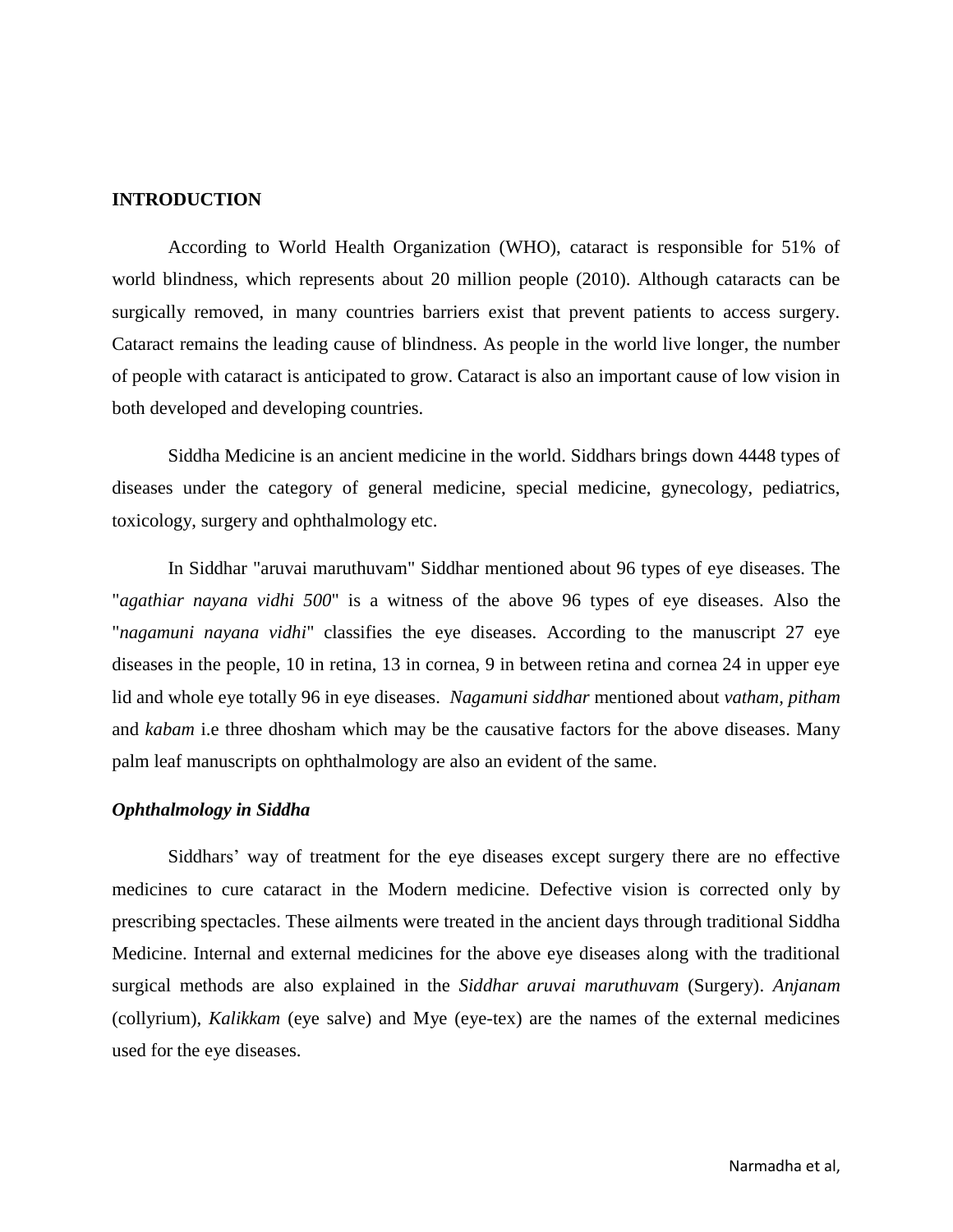#### *The Different Kinds of Treatment*

- **Scarification**
- Operation
- Poultice
- Application Of Fumigation
- Fumigation
- Bandaging
- Incision
- Excision
- Perforation
- Vene-Section
- Cauterization
- Leeching
- Solving
- Washing
- Corneal Pricking With A Copper Triangular Needle (*Salagai)*
- Applications of Eye Drops
- Application of Medicated Oil
- Application of Ointment

#### *Kankaasam* **(cataract) in Siddha**

Kankaasam can be correlated to cataract which is defined as a clouding of eyes' which impedes the passage of light. Kan kasam and Kanpadalam are among the 96 eye diseases which occur in the cornea. 8 types of *kaasam* and 7 types of *padalam* are explained in ""S*iddhar aruvai maruthuvam*" and kan kasa mathirai is documented as a time-tested, safe and effective medicine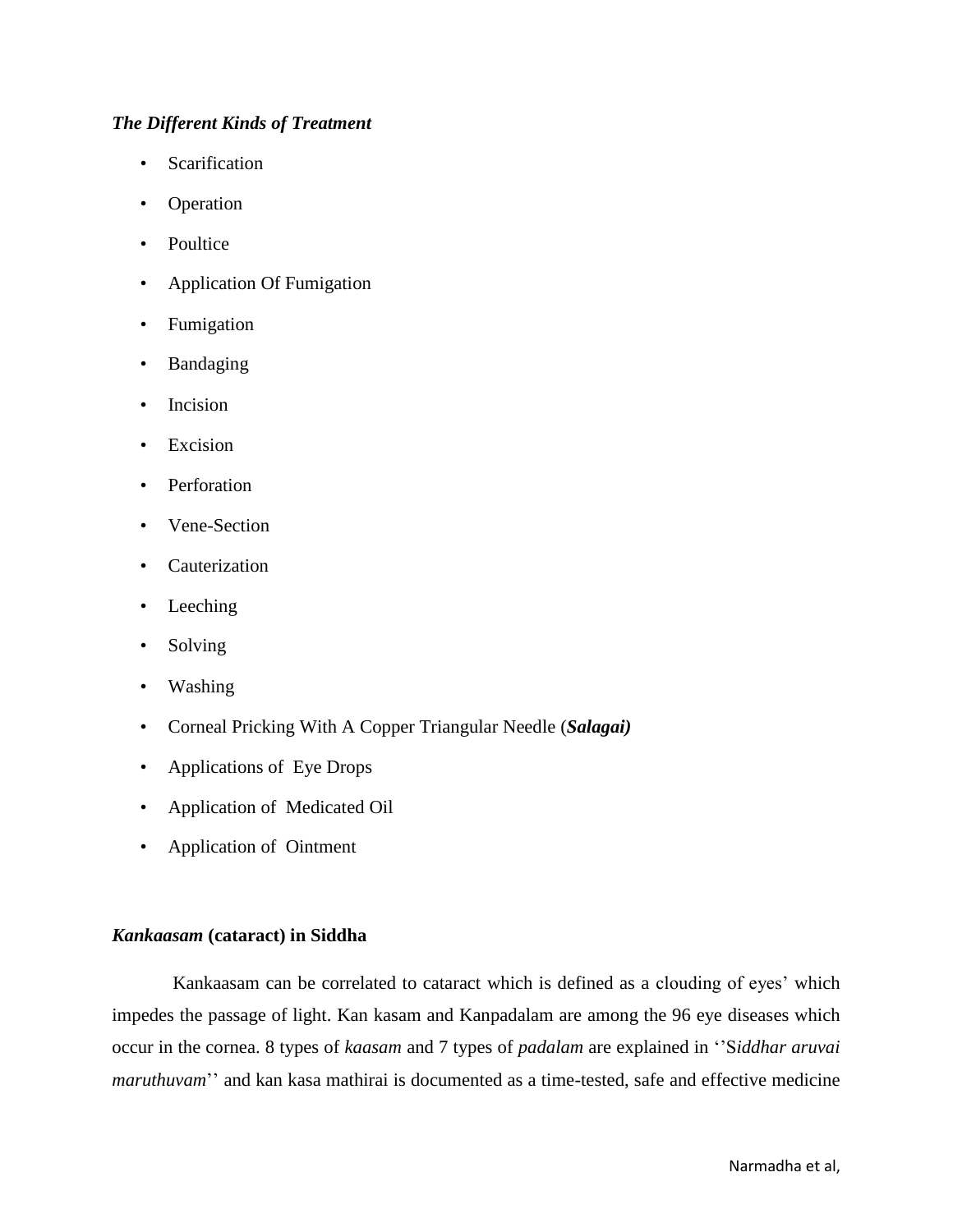for treating the same. Siddha Materia Medica has three sources of drugs namely Herbal, Metal & mineral and animal Kingdom. *Kankasa mathirai* has the specialty of having ingredients from all the three available sources as mentioned above.

*கண்காச மாத்திரை* **:** *சங்கு சுக்காடு மிளகு திப்பிலி தாரம ாடதி துரமும் புங்கம் வித்தாடு பீதமராகிணி புதிய துத்த ம ாசீலை அங்கலரப்பது நந்தி பத்திரி யான தேனோடளாவியே கங்குல் பற்றிய கண்ணிலிட்டிடு காச படலமு நாசமே.* 

This Medicine contains the source from Herbals, Metals and Animal Sources,

### *Ingredients*

 *Table 1. Ingredients of Kankasa Mathirai*

| <b>Herbal origin</b>      | Metal, Mineral & Animal           |  |
|---------------------------|-----------------------------------|--|
|                           | origin                            |  |
| Dried Ginger              | Zinc                              |  |
| Long Pepper               | Arsenic Realger                   |  |
| Pepper                    | <b>Yellow Arsenic Trisulphide</b> |  |
| Indian Beech              | Conch Shell                       |  |
| <b>Gold Thread Coptis</b> |                                   |  |
| Jamaica Liquorice         |                                   |  |
| Ceylon Jasmine            |                                   |  |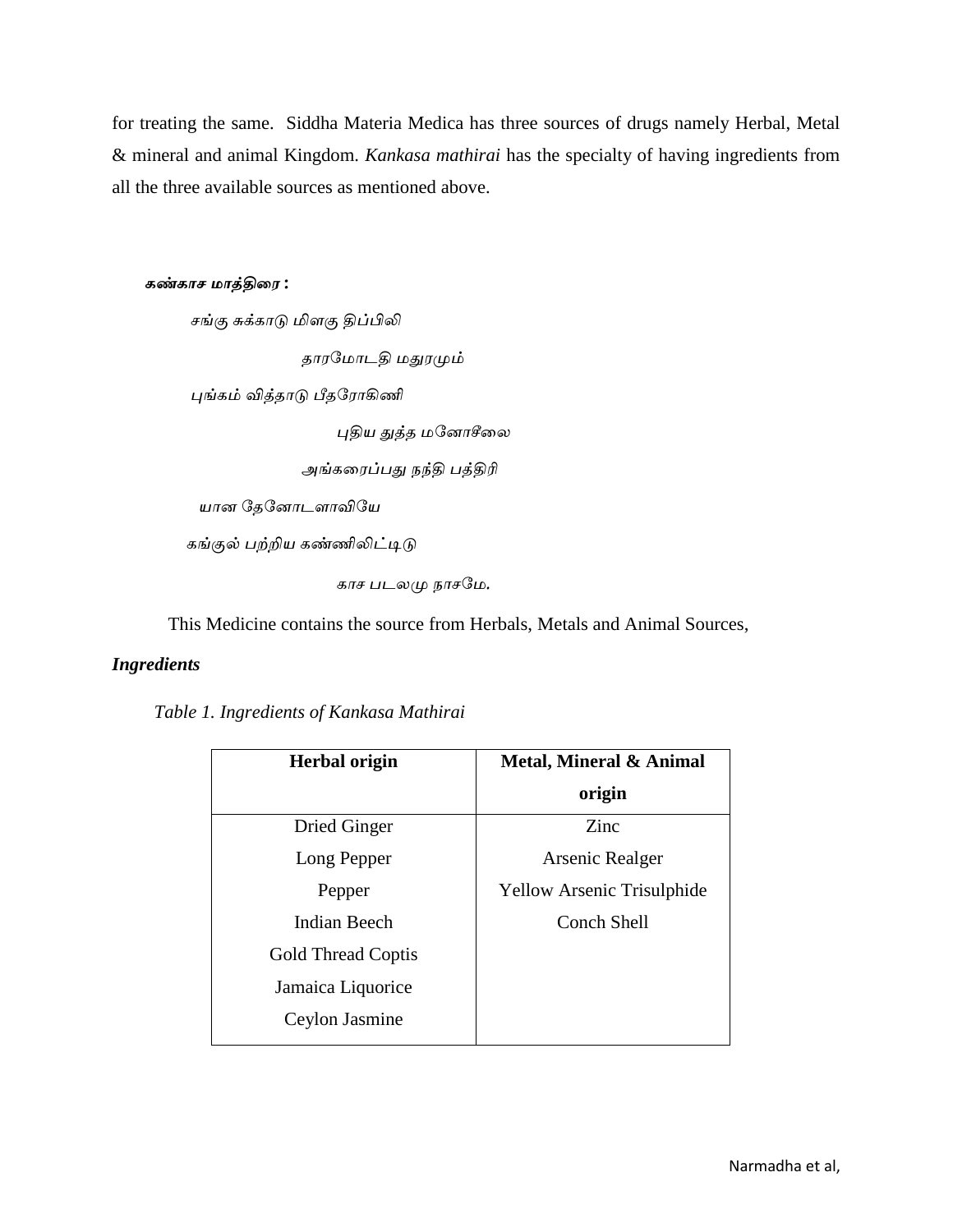| S.No           | Tamil name/            | <b>Common</b> | <b>Part Used</b> | <b>Phyto Chemicals</b> | <b>Uses</b> in       |
|----------------|------------------------|---------------|------------------|------------------------|----------------------|
|                | <b>Botanical Name/</b> | <b>Name</b>   |                  |                        | Siddha               |
|                | Family                 |               |                  |                        |                      |
| $\mathbf{1}$   | Chukku                 | Dried         | Rhizome          | $\beta$ - sitosterol,  | Indigestion,         |
|                | Zingiber officinale    | Ginger        |                  | palmitate, hexa        | cold, Anti-          |
|                | Zingiberaceae          |               |                  | cosanoic acid,         | vatha,               |
|                |                        |               |                  | gingerol, omega        | Headache.            |
|                |                        |               |                  | glycerol               |                      |
| $\overline{2}$ | Milagu                 | Pepper        | Seed             | Thyone, pinene,        | Pitha                |
|                | Piper nigrum           |               |                  | camphene,              | Diseases,            |
|                | Piperaceae             |               |                  | sabene, linalol,       | Tridosha             |
|                |                        |               |                  | carypophyllene         | diseases,            |
|                |                        |               |                  |                        | Cough, Cold,         |
|                |                        |               |                  |                        | Nausea,              |
|                |                        |               |                  |                        | Diarrhea             |
| 3              | Thippili               | Long          | Unripened        | Coumaperine,           | Anti                 |
|                | Piper Longum           | Pepper        |                  | Piperolactum,          | Spasmodic            |
|                | Piperaceae             |               |                  | Demethoxy              | <b>ENT &amp;Eye</b>  |
|                |                        |               |                  | curcumin,              | <b>Diseases</b>      |
|                |                        |               |                  | Prolidine              |                      |
| $\overline{4}$ | Athimathuram           | Jamica        | Root             | Glycyrrhizin           | <b>Eye Diseases</b>  |
|                | Glycyrrhia Glabra      | Liquorice     |                  | Glycyrrhizic           | Leprosy              |
|                | Fabaceae               |               |                  |                        |                      |
| 5              | Pungu                  | Indian        | Seed             | Karanjin               | <b>Skin Diseases</b> |
|                | Pungamia Glabra        | Beech         |                  | Pungamol               | <b>Eye Diseases</b>  |
|                | Fabaceae               |               |                  | Glabrine               |                      |
| 6              | Peetharokini           | Gold          | Root             | Berbrin                | <b>Eye Diseases</b>  |
|                | Thalictrum             | Thread        |                  |                        | Tonic                |
|                | Foliolosum             | Coptis        |                  |                        |                      |

*Table 1.2 Information about the ingredients from Herbal Sources*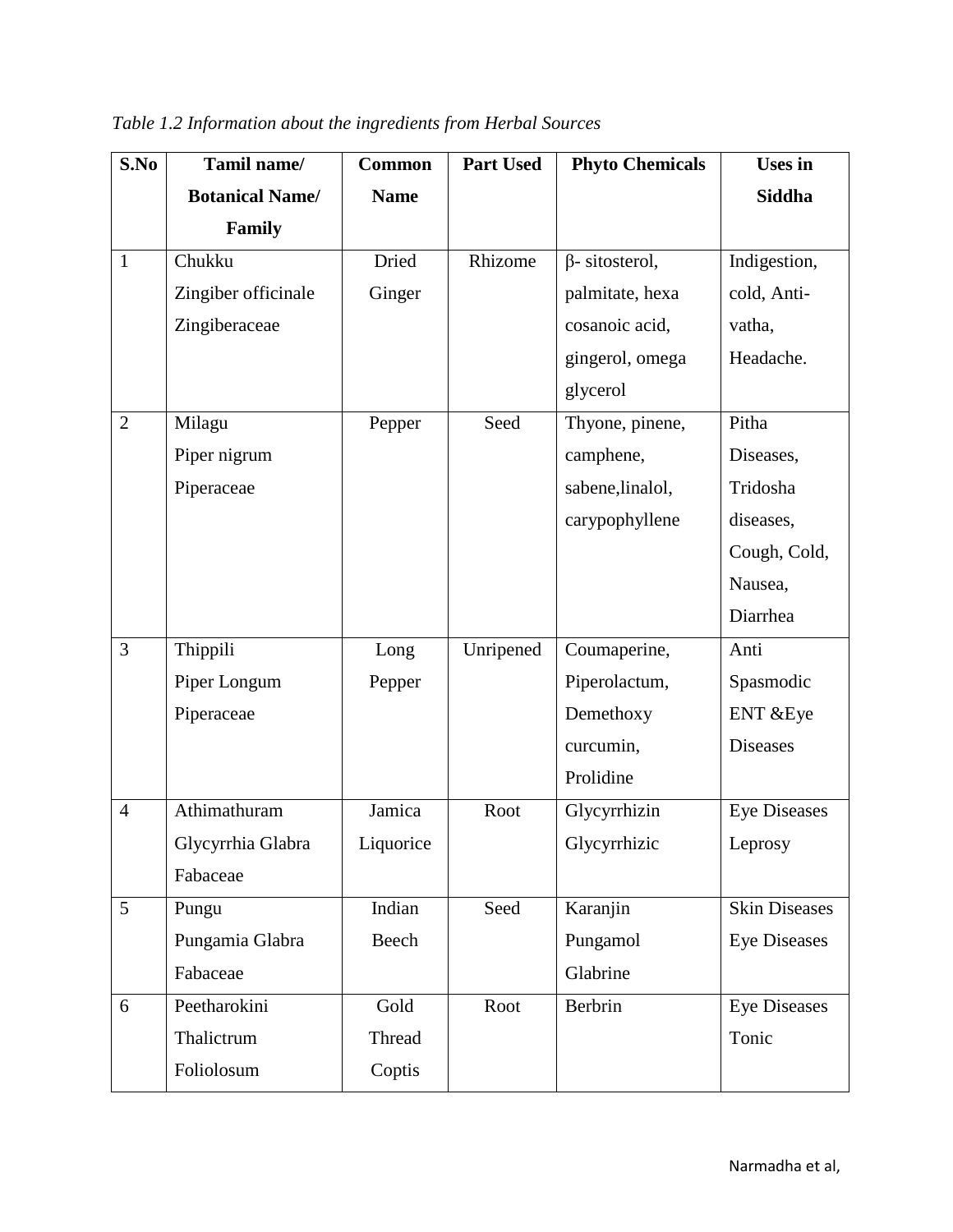| Ranunculaceae   |         |        |                   |              |
|-----------------|---------|--------|-------------------|--------------|
| Nandhiavattai   | Ceylon  | Flower | Tabernaemantanine | Eye Diseases |
| Tabernaemantana | Jasmine |        | Coronarine        |              |
| Divaricata      |         |        |                   |              |
| Apocynaceae     |         |        |                   |              |

*Table 1.3. Ingredients from Metal, mineral & Animal Sources*

| S.No           | <b>Name</b>            | <b>Common Name</b>    | <b>Uses In Siddha</b> |
|----------------|------------------------|-----------------------|-----------------------|
| $\mathbf{1}$   | Thaalagam (Arithaaram) | <b>Yellow Arsenic</b> | Leprosy               |
|                |                        |                       | Peptic Ulcer          |
|                |                        |                       | <b>Eye Diseases</b>   |
| $\overline{2}$ | Paal Thutham           | Zinc Sulphate         | <b>Eye Diseases</b>   |
|                |                        |                       | <b>Vatha Diseases</b> |
| 3              | Manoseelai             | Arsenic Realger       | <b>Eye Diseases</b>   |
|                |                        |                       | Leprosy               |
|                |                        |                       | Kabha Diseases        |
| $\overline{4}$ | Sangu                  | <b>Conch Shell</b>    | <b>Eye Diseases</b>   |
|                |                        | Part Used-Shell       | Tonic                 |

#### **Conclusion**

Practicing Siddha physicians are quite unaware of the tremendous potentiality of many medicines prescribed in the traditional literatures. This may be due to their lack of updation of recent advances in the field, making compromises in their quest and thrive for new medicines etc. This work is a small step towards documenting and creating awareness regarding Siddha Ophthalmology and treatment options. With this basic input, more work is needed to explore and document wonderful internal and external medicines for the effective management of eye diseases in Siddha.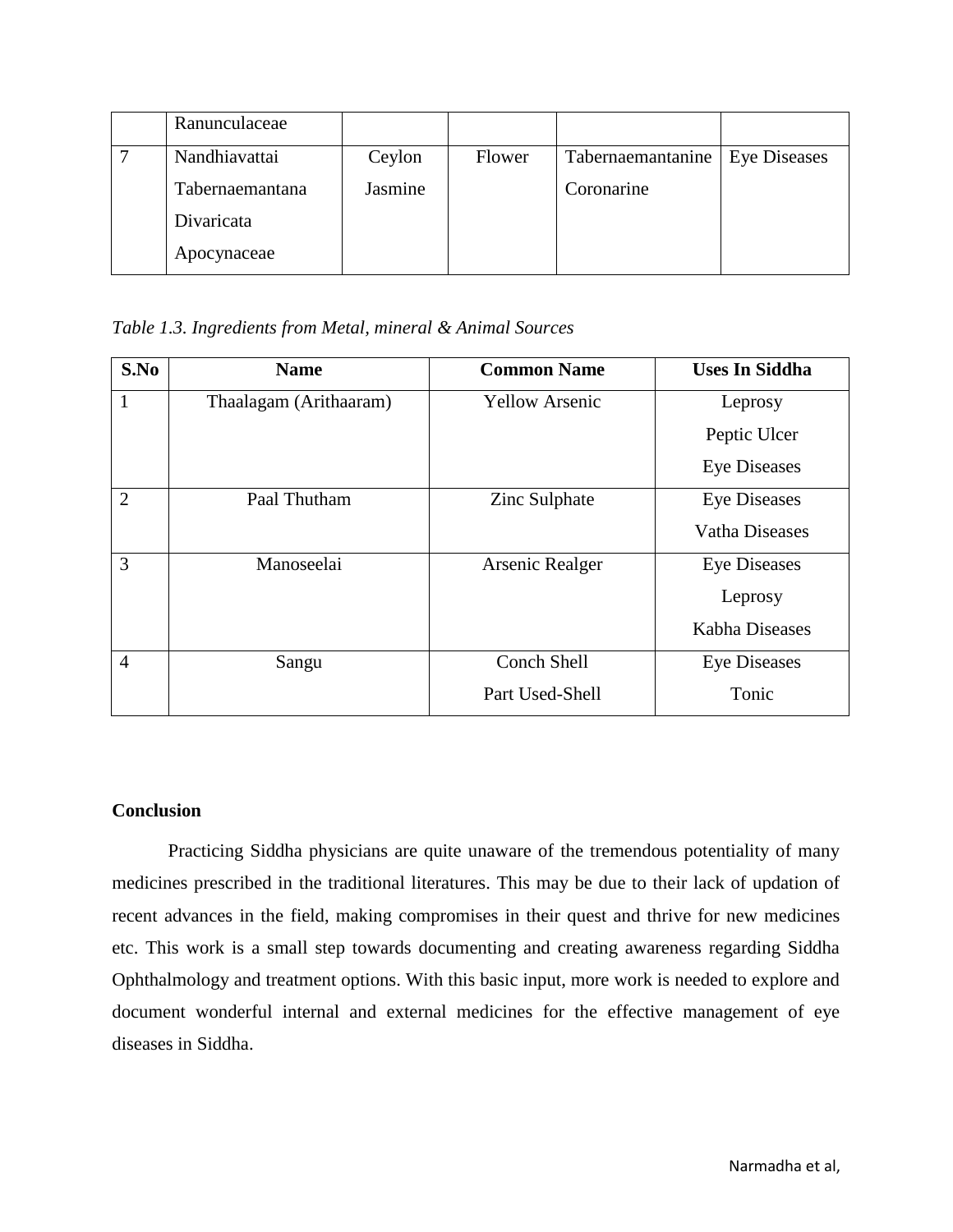Narmadha et al,